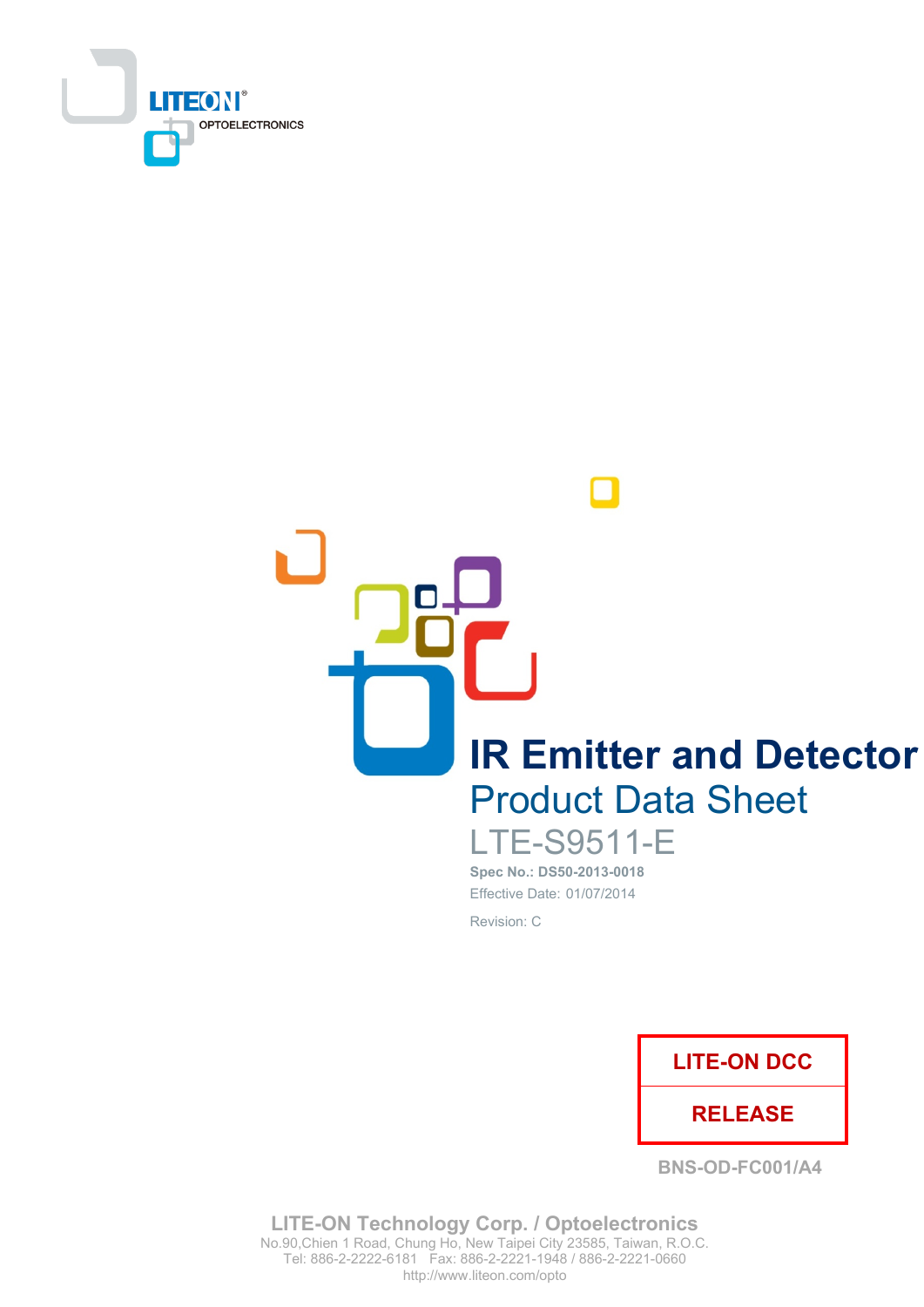

## **IR Emitter and Detector LTE-S9511-E**

### 1. Description

Lite-On offers a broad range of discrete infrared components for application such as remote control, IR wireless data transmission, security alarm & etc. Customers need infrared solutions featuring high power, high speed and wide viewing angels. The product line includes GaAs 940nm IREDs, AlGaAs high speed 850nm IREDs, PIN Photodiodes and Phototransistors. Photodiodes and Phototransistors can be provided with a filter that reduces digital light noise in the sensor function, which enables a high signal-to-noise ratio.

#### 1.1. Features

- Meet RoHS, Green Product.  $\blacksquare$
- Package In 8mm Tape On 13" Diameter Reels..  $\blacksquare$
- Compatible With Automatic Placement Equipment.
- Compatible With Infrared Reflow Solder Process.  $\blacksquare$
- EIA STD package.
- Peak wavelength λp=940nm  $\blacksquare$
- Water clear plastic with side view lens.  $\blacksquare$
- Moisture-Sensitive Level 3

#### **1.2. Applications**

- Infrared emitter
- **PCB Mounted Infrared Sensor**

### **2. Outline Dimensions**



#### **Notes:**

- 1. All dimensions are in millimeters (inches).
- 2. Tolerance is ±0.1mm (.004") unless otherwise noted.
- 3. Specifications are subject to change without notice.

Part No.: LTE-S9511-E BNS-OD-FC 002/A4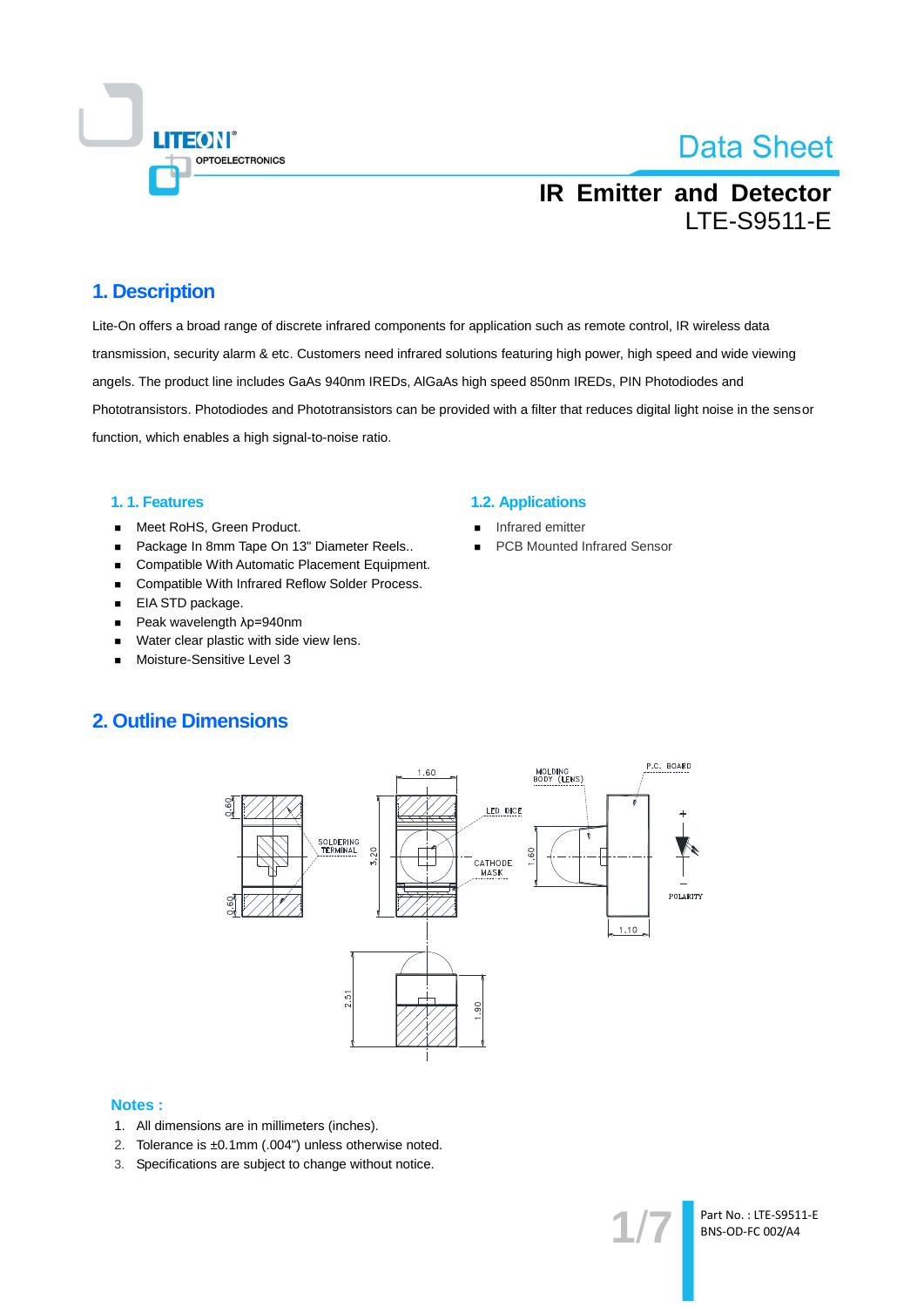

# **IR Emitter and Detector LTE-S9511-E**

### 3. Absolute Maximum Ratings at TA=25°C

| <b>Parameter</b>                         | <b>Maximum Rating</b>                  | <b>Unit</b> |
|------------------------------------------|----------------------------------------|-------------|
| Power Dissipation                        | 100                                    | mW          |
| Peak Forward Current(300pps, 10us pulse) | 1                                      | A           |
| DC Forward Current                       | 50                                     | mA          |
| Reverse Voltage                          | 5                                      | V           |
| <b>Operating Temperature Range</b>       | $-40^{\circ}$ C to + 85 $^{\circ}$ C   |             |
| Storage Temperature Range                | -55 $^{\circ}$ C to + 100 $^{\circ}$ C |             |
| Infrared Soldering Condition             | 260°C for 10 Seconds Max.              |             |

## 4. Electrical / Optical Characteristics at TA=25°C

| <b>Parameter</b>         | <b>Symbol</b>           | Min.                     | Typ.           | Max.                     | <b>Unit</b> | <b>Test Condition</b> |
|--------------------------|-------------------------|--------------------------|----------------|--------------------------|-------------|-----------------------|
| Radiant Intensity        | IΕ                      | 4.0                      | 6.0            | $\blacksquare$           | mW/sr       | $I_F = 20mA$          |
| Peak Emission Wavelength | $\Lambda_{\text{Peak}}$ |                          | 940            | $\overline{\phantom{0}}$ | nm          | $I_F = 20mA$          |
| Spectral Line Half-Width | Δλ                      |                          | 50             | $\overline{\phantom{0}}$ | nm          | $I_F = 20mA$          |
| <b>Forward Voltage</b>   | VF                      |                          | 1.2            | 1.5                      | V           | $I_F = 20mA$          |
| <b>Reverse Current</b>   | $I_{\mathsf{R}}$        | $\overline{\phantom{a}}$ | $\blacksquare$ | 10                       | μA          | $V_R = 5V$            |
| Viewing Angle            | $2\theta_{1/2}$         | 20                       | 25             |                          | deg         |                       |

**NOTE:** 

1. 01/2 is the off-axis angle at which the luminous intensity is half the axial luminous intensity.

2. The dominant wavelength, Ad is derived from the CIE chromaticity diagram and represents the single wavelength which defines the color of the device.

3. Reverse voltage  $(V_R)$  condition is applied for IR test only. The device is not designed for reverse operation.

#### **Bin Code List**

| <b>Radiant Intensity</b> |     | Unit mW/sr@20mA |
|--------------------------|-----|-----------------|
| <b>Bin Code</b>          | Min | Max             |
|                          |     |                 |
|                          |     | 7.5             |
|                          |     |                 |
|                          |     |                 |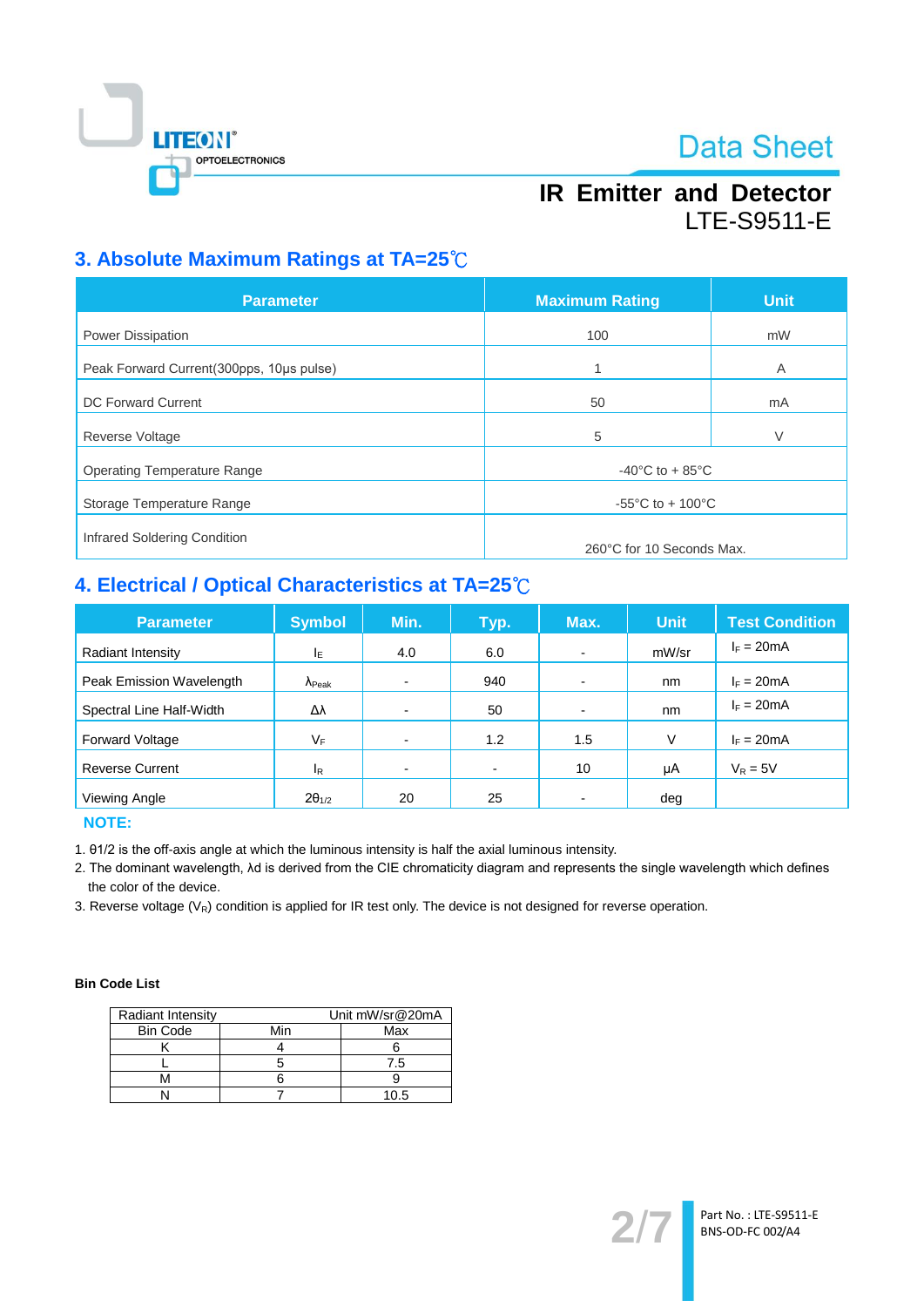

## **IR Emitter and Detector LTE-S9511-E**

### 5. Typical Electrical / Optical Characteristics Curves

(25°C Ambient Temperature Unless Otherwise Noted)



Part No.: LTE-S9511-E BNS-OD-FC 002/A4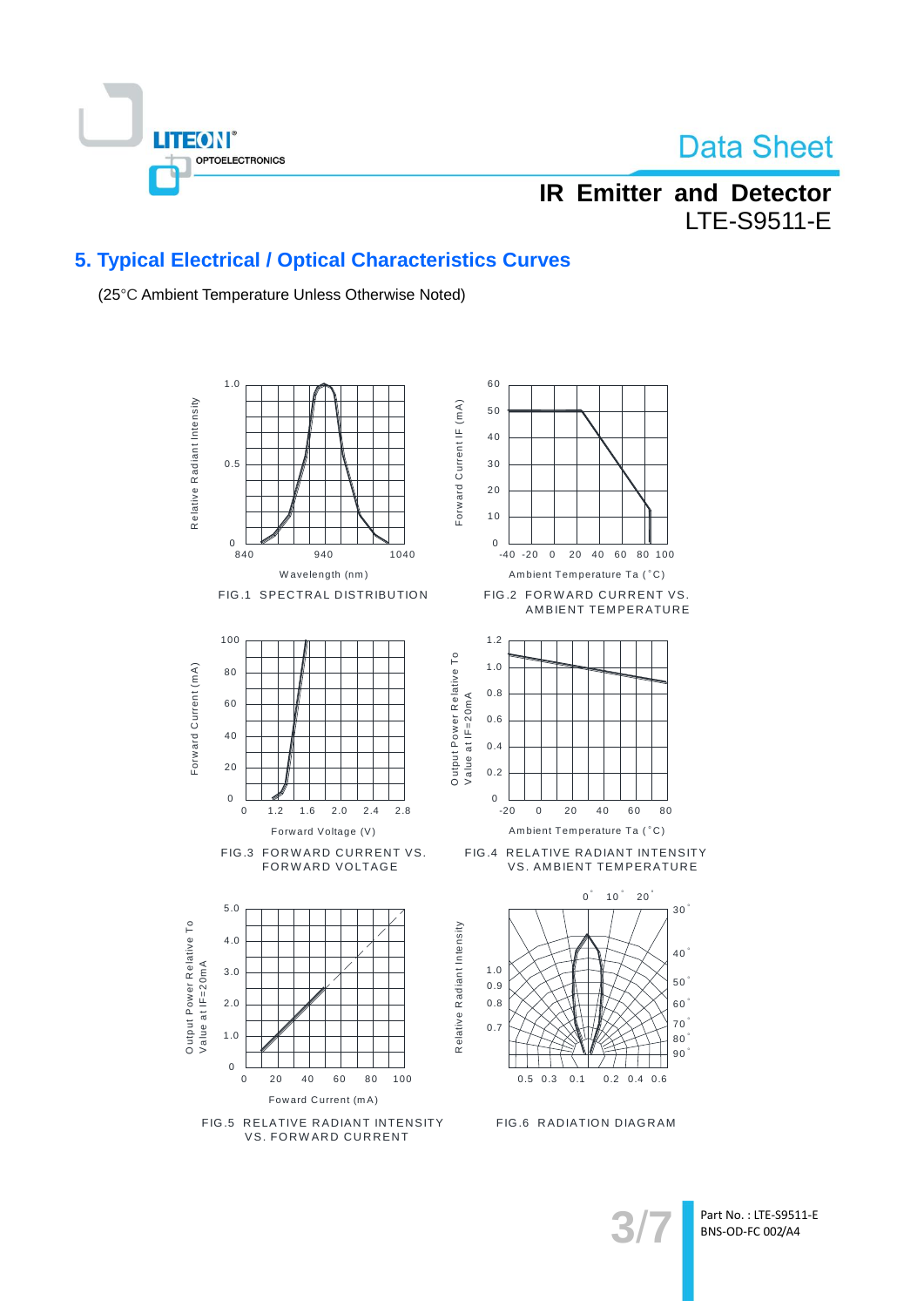

## **IR Emitter and Detector LTE-S9511-E**

### **6. Suggest Soldering Pad Dimensions**



### 7. Package Dimensions Of Tape And Reel



Note: All dimensions are in millimeters (inches).

4.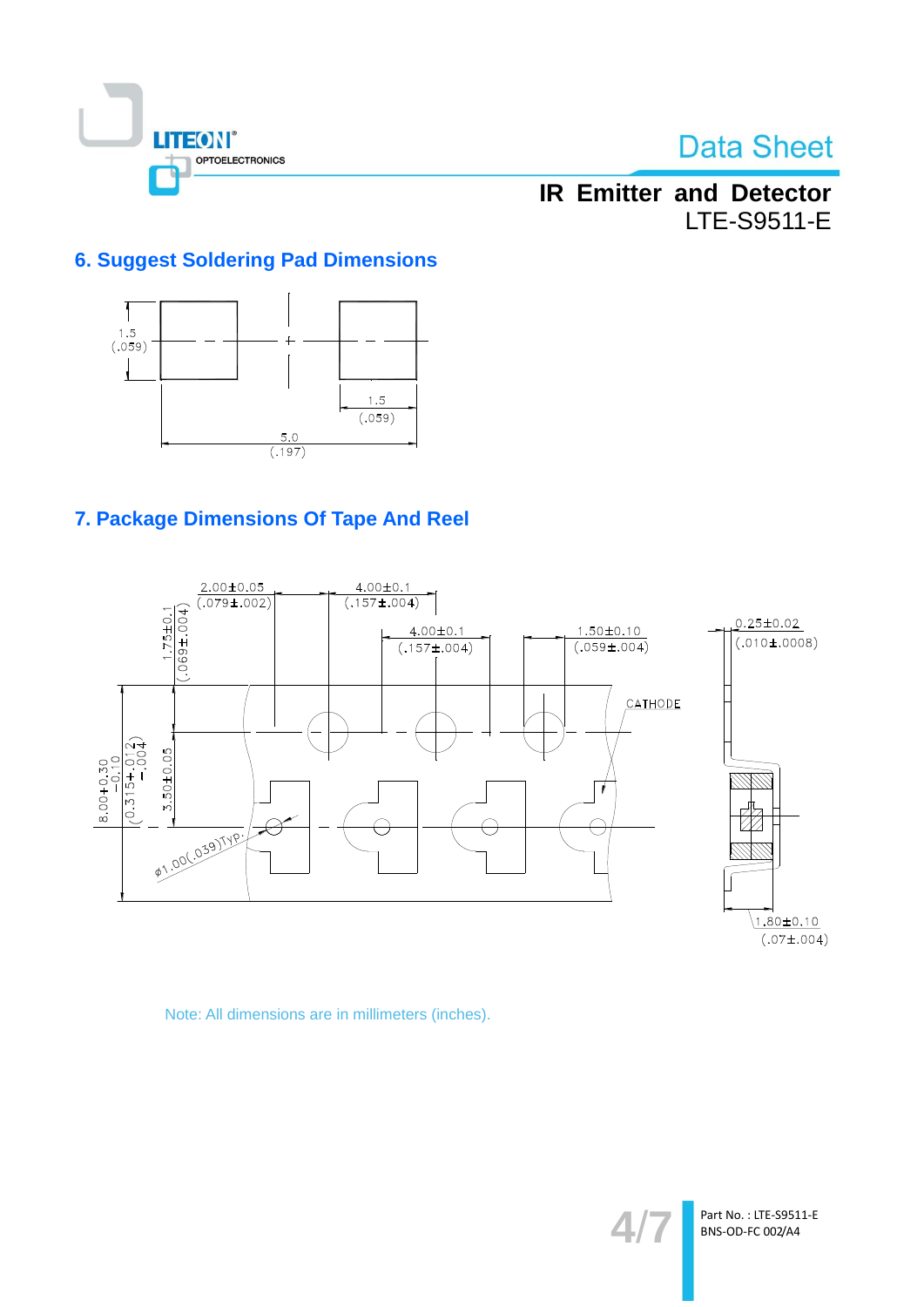

## **IR Emitter and Detector LTE-S9511-E**



Note: 1. All dimensions are in millimeters (inches).

- 2. Empty component pockets sealed with top cover tape.
- 3. 13 inch reel-9000 pieces per reel.
- 4. The maximum number of consecutive missing lamps is two.
- 5. In accordance with ANSI/EIA 481-1-A-1994 specifications.

### **8. CAUTIONS**

#### **8.1. Application**

The LEDs described here are intended to be used for ordinary electronic equipment (such as office equipment, communication equipment and household applications). Consult Liteon's Sales in advance for information on applications in which exceptional reliability is required, particularly when the failure or malfunction of the LEDs may directly jeopardize life or health (such as in aviation, transportation, traffic control equipment, medical and life support systems and safety devices).

#### 8.2. Storage

The package is sealed:

The LEDs should be stored at 30°C or less and 90%RH or less. And the LEDs are limited to use within

- one year, while the LEDs is packed in moisture-proof package with the desiccants inside.
- The package is opened:

The storage ambient for the LEDs should not exceed 30°C temperature or 60% relative humidity.

It is recommended that LEDs out of their original packaging are IR-reflowed within one week hrs.

For extended storage out of their original packaging, it is recommended that the LEDs be stored in a sealed container with appropriate desiccant, or in a desiccators with nitrogen ambient.

LEDs stored out of their original packaging for more than one week hrs should be baked at about 60 deg C for at least 20 hours before solder assembly.

#### 8.3. Cleaning

Use alcohol-based cleaning solvents such as isopropyl alcohol to clean the LEDs if necessary.



Part No.: LTE-S9511-E BNS-OD-FC 002/A4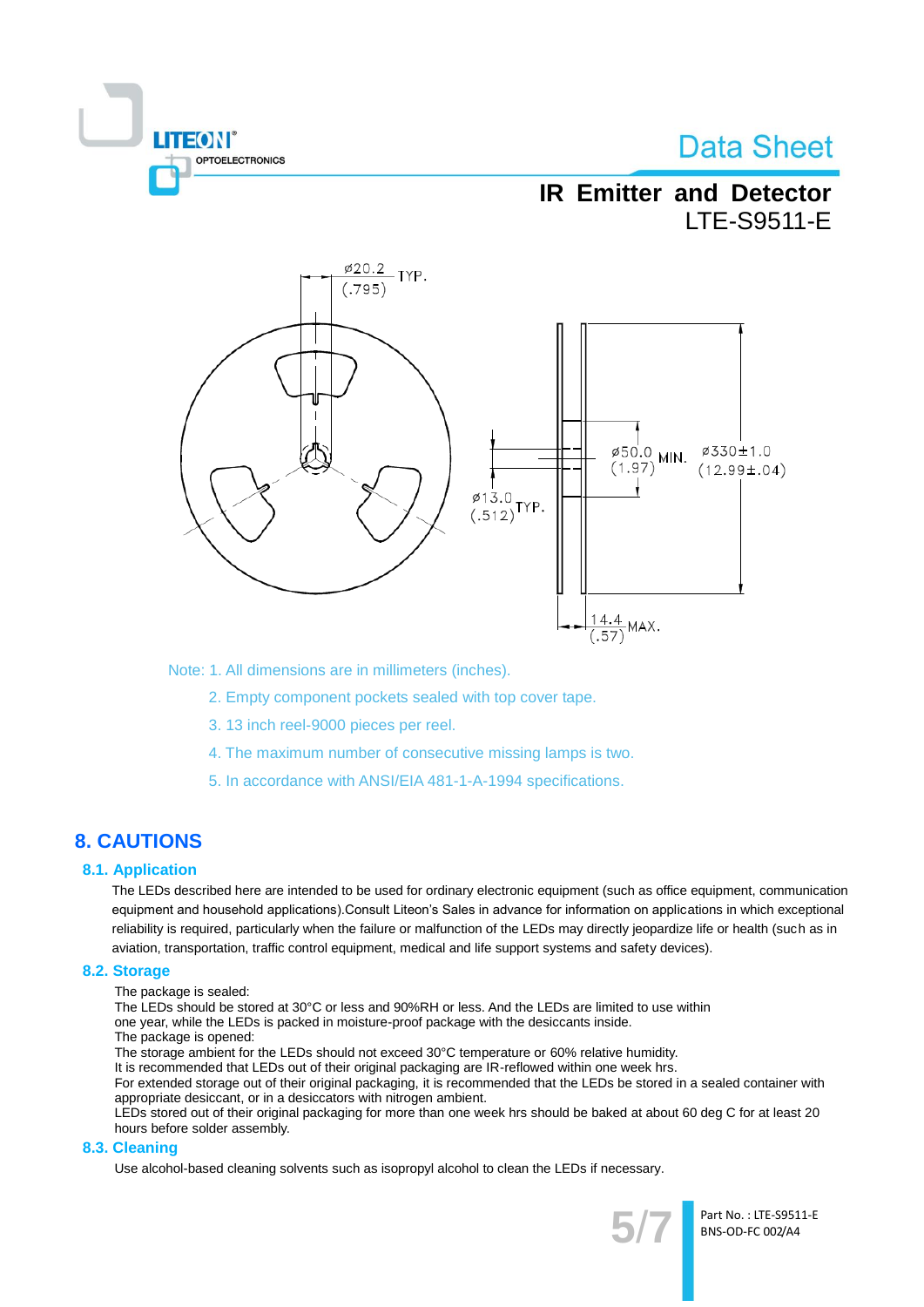

## **IR Emitter and Detector LTE-S9511-E**

#### 8.4. Soldering

**Recommended soldering conditions:** 

| <b>Reflow Soldering</b>                                         |                                                                                           | <b>Soldering iron</b>         |                                                          |  |
|-----------------------------------------------------------------|-------------------------------------------------------------------------------------------|-------------------------------|----------------------------------------------------------|--|
| Pre-heat<br>Pre-heat time<br>Peak temperature<br>Soldering time | 150~200°C<br>120 seconds Max.<br>$260^{\circ}$ C Max.<br>10 seconds Max. (Max. two times) | Temperature<br>Soldering time | $300^{\circ}$ C Max.<br>3 seconds Max.<br>(one time one) |  |

Because different board designs use different number and types of devices, solder pastes, reflow ovens, and circuit boards, no single temperature profile works for all possible combinations.

However, you can successfully mount your packages to the PCB by following the proper guidelines and PCB-specific characterization.

LITE-ON Runs both component-level verification using in-house KYRAMX98 reflow chambers and board-level assembly.

The results of this testing are verified through post-reflow reliability testing.

Profiles used at LITE-ON are based on JEDEC standards to ensure that all packages can be successfully and reliably surface mounted.

Figure on page3 shows a sample temperature profile compliant to JEDEC standards.

You can use this example as a generic target to set up your reflow process.

You should adhere to the JEDEC profile limits as well as specifications and recommendations from the solder paste manufacturer to avoid damaging the device and create a reliable solder joint.

#### 8.5. Drive Method

An LED is a current-operated device. In order to ensure intensity uniformity on multiple LEDs connected in parallel in an application, it is recommended that a current limiting resistor be incorporated in the drive circuit, in series with each LED as shown in Circuit A below.





**Circuit model (B)** 



(A) Recommended circuit

(B) The brightness of each LED might appear different due to the differences in the I-V characteristics of those LEDs.